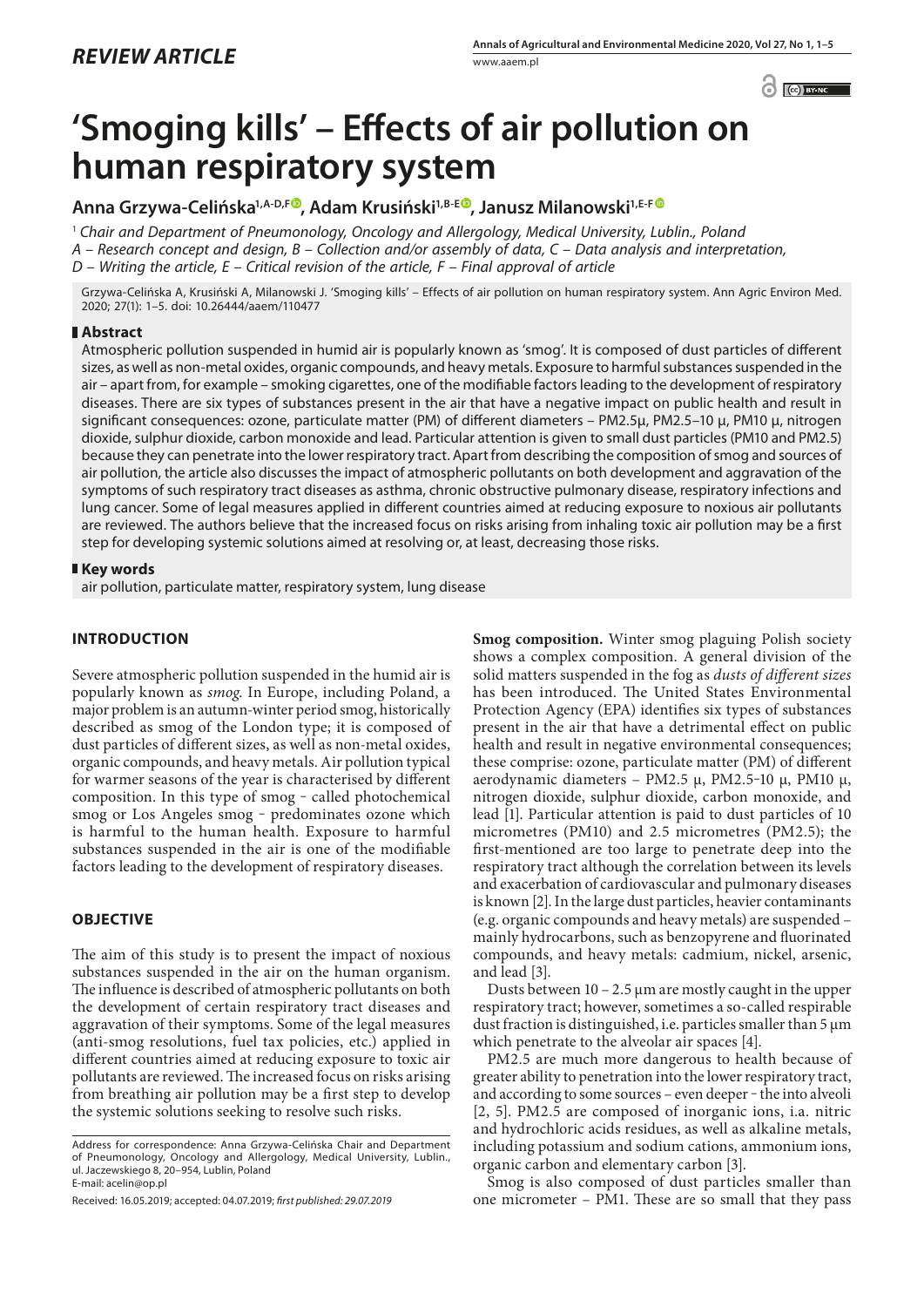through the blood-air barrier, penetrate into the blood vessels, and may thereby have negative effects on the direct mechanism [2].

The other relevant elements of smog are non-metal oxides, mostly oxides of nitrogen and sulphur. Nitric oxide II (NO) - although harmful itself - due to its perishability is of importance as the nitric oxide IV  $(NO<sub>2</sub>)$  precursor [6], which is one of the most harmful air pollutants.

**Sources of air pollution.** Heating installations - most of all traditional heaters adapted for the combustion of all kind of components, including wastes ‒ are a major and difficult to manage source of air pollution. In Europe, transportation, especially road transport, is a source of 57% of nitric oxide emitted into the atmosphere; it also generates nearly 22% of carbon monoxide and 20% of PM2.5 [7]. Transportation is also a source of polycyclic aromatic hydrocarbons (PAHs) whose concentrations increase especially in winter. These are detrimental to healt, both as isolated compounds and as a component of dust [8]. Diesel engine exhaust fumes are particularly critical which - besides PAHs rich in nitro groups contain carbon and metals [2]. In Europe, industry (industrial processes and product use) remains the main producer of PAHs and accounts for 41% of PAHs production [9].

In Poland, industry is the predominant source of all basic air pollutants, followed by households. Industry is a major source of nitrogen oxides (emits 710 389 tonnes of  $NO_2$ equivalent). Industry is also responsible for the production of most ozone precursors – 1,379, 262 tonnes of non-methane volatile organic compounds (NMVOC) equivalent. In the case of dusts, the difference between industry and households is not as large; for example, in 2016, PM2.5 was emitted by industry in the amount of 87,910 tonnes of pollutants, while households emitted the amount of 59,764 tonnes of pollutants [10].

Under appropriate conditions, substances typical for winter smogs may become substrates for ozone which is the key component of photochemical smog. Ozone, i.e. trioxygen, is generally perceived as a human-friendly compound. This conviction is associated with the role of the protective layer that shields the earth's atmosphere from harmful ultraviolet radiation. Indeed, the stratospheric ozone layer stops carcinogenic UVB radiation; damage to this layer - called the ozone hole – constitutes a serious risk to human health. However, ozone as a chemical compound is harmful owing to its high chemical reactivity. When ozone is present in our immediate surroundings, i.e*.* in the troposphere, it acts as a damaging factor and an irritant [6]. Tropospheric ozone precursors include volatile air pollutants, such as nitrogen and carbon oxides, as well as simple organic compounds – hydrocarbons [11]. When air temperatures exceed 28 °C and high nitrogen dioxide concentration in the ambient air is observed, chemical reactions take place which resulti in the production of the final product, e.g. ozone [6].

**Legal regulations.** Polish law concerning controlling the concentration levels of different types of air pollutants and permissible concentrations of numerous substances, i.a. ozone, PM10, PM2.5, total suspended particulates (TSP), and oxides. An example of this is the Regulation of the Minister of the Environment issued in 2012 which states that the national PM2.5 emission reduction target is expected to be 18 μg/m<sup>3</sup> by 2020 [12]. Regulations also stipulate the norms

of the composition of petrol and gas oils, as well as regulation emission levels of pollutants caused by fuels in waterborne transport and aviation fuels [13, 14, 15].

Additionally, the government envisages short-term activities aimed at reducing the level of pollutants on an *ad hoc* basis. Those activities include i.a. a ban on burning in home fireplaces and replacing this method with alternative sources, or promoting the use of free public transport instead of private cars. Another idea concerns outside urban traffic diversions for trucks, temporary suspension of construction works, and the wet cleaning of city streets [16].

Air pollution is also a matter of concern for the international law – this relates primarily to conventions and directives of the European Union (EU). They stress the role of cooperation between Member States, indicating the transboundary nature of such substances as ozone [17]. The EU, in many matters envisages individual targets for Member States, e.g. in Poland, the increase in the share of renewable sources within energy production is to be 15% by 2020 [18].

**General impact of air pollution on population health.** It is pointed out that of all the components of smog, PM2.5, nitrogen dioxide, and ozone have the most serious effect on health. On the basis of data from 2005, it is estimated that exposure to PM2.5 shortens the lives of the EU citizens, on average, by 8 months, which means that annually it deprives them of a total of 3.6 million years of their lives [19]. Globally, it is a fifth-rank risk factor for death [20]. Nitrogen dioxide occupies second place in terms of health risk, followed by ozone which may lead to 21,00 deaths in the EU anually [19]. Similar statistics come from Poland, and according to data published in 2012, the annual numbers of deaths attributed to exposure to PM2.5, nitrogen dioxide, and ozone were 44,600, 1,600, and 1,100, respectively [21]. It was proved that each 10 μg/mm<sup>3</sup> increase in fine PM leads to a 4% increase in all-reasons mortality, 6% increase in cardiopulmonary mortality, and an 8% increment in lung cancer mortality [22].

**Penetration of smog compounds into the respiratory system.** Although it has been revealed that smog has a negative impact on many organs and systems of the human body, the most sensitive target – together with the cardiovascular system - is the respiratory tract. None of the components of smog are neutral for the respiratory tract and the lungs, and the mechanisms of their actions are differentiated – from direct tissue damage to complex immunomodulatory mechanisms. Large dust particles with a size range of 10 ‒ 2.5 µm, are blocked at the level of the upper respiratory tract and have allergenic and irritating effects, while smaller particles, such as PM2.5, reach the lower respiratory tract [2]. Although they are harmful *per se,* they are additionally carriers of other air pollutants, such as heavy metals and hydrocarbons [3]. Low molecular weight gases, nitrogen and sulphur oxides, and ozone, can pass more easily into the lungs. Hence, small particles, as well as the PM1 fractions, have the ability to penetrate from the lung alveoli into the microcirculation. The rules of gaseous diffusion, such as Graham's law and Fick's law, state that particles of lowdensity, low-molar-mass, and high solubility in water, can overcome the alveolar barrier more easily. Similarly, in the lungs, the processes of diffusion are supported by a large surface area of the gas exchange, and low thickness of the alveolar-capillary membrane of barely 1  $\mu$ m [23].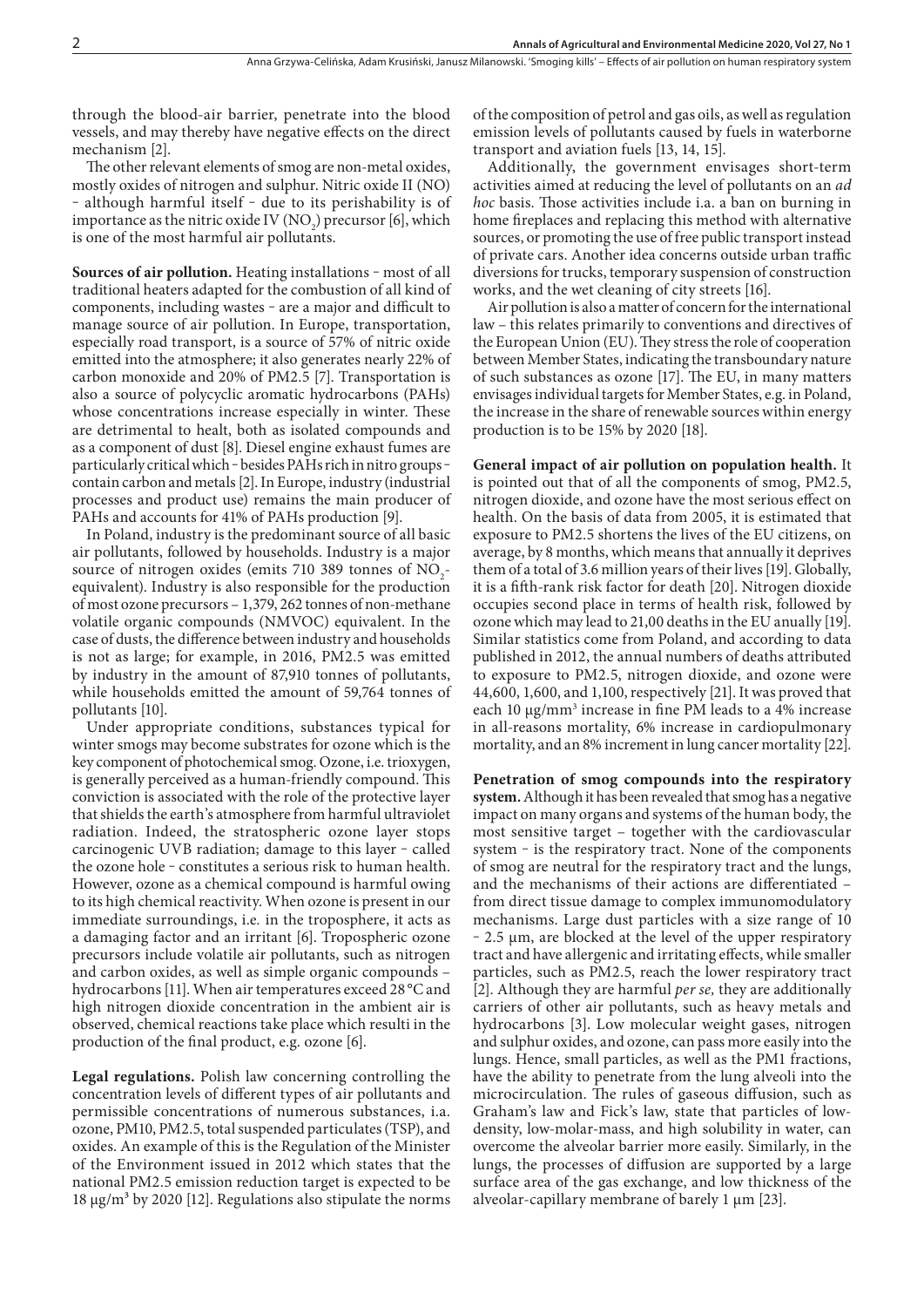Anna Grzywa-Celińska, Adam Krusiński, Janusz Milanowski . 'Smoging kills' – Effects of air pollution on human respiratory system

A basal pathomechanism leading to the development of numerous lung diseases associated with air pollutants results in direct damage of epithelial cells, which in turn leads to the formation of the inflammatory process. Additionally, reactive oxygen species (ROS) are additionally responsible for the irritating effect and destruction of the epithelium layer; they arise as a result of the presence of ozone, nitrogen oxides, *diesel smoke*, dusts, and phagocytic cell activation [2]. In general, inflammation is characterised by intensification of cellular response manifested by infiltrations consisting of neutrophils and macrophages which secrete pro-inflammatory cytokines. Xu et al. have shown that exposure of rats to PM2.5 leads to increase in the concentration of pro-inflammatory cytokines, such as tumour necrosis factor (TNFα) and interleukins: 6 (IL6) and 8 (IL8) [5]. TNFα, as well as interferon gamma (INFγ), activate the expression of the iNOS gene that results in nitric oxide synthesis, which is another source of free oxygen radicals [24]. However, Sarkar et al. demonstrated that in patients exposed to diesel exhaust, impairment of cellmediated immunity was observed which manifested itself as decreased expression of the above-mentioned cytokines [25]. One of the mechanisms responsible for the weakening of this immunity may be an accumulation of dust-borne iron ions [26].

**Influence of PM exposure on exacerbations of obstructive pulmonary diseases and respiratory infections.** Epithelial damage and associated inflammatory activation lie at the origin of chronic obstructive pulmonary disease (COPD). Although tobacco smoke remains the main culprit, there are several similar substances in polluted air. Neutrophils and macrophages accumulated in the lungs initially produce cytokines, as detailed above, and subsequently release proteases, mainly elastases. On the other hand, ROS utilize antiproteases, including alpha-1 antitrypsin. This results in a shift in the balance towards proteases, which leads to emphysema.

The second component of COPD is chronic bronchitis in which neutrophils, macrophages and also CD8+ T-cells are involved. Additionally, compounds such as sulphur and nitrogen oxides chronically irritate the epithelium covering the lower airways, leading to their rebuilding with metaplastic changes in the secretory cells, and to the proliferation of goblet cells in the superficial layers of the bronchial walls. The consequence of this process is hypersecretion of mucus responsible for some of the pathological symptoms, as well as for promoting the development of bacterial infections [24].

There is reliable evidence confirming the influence of air pollution on the course of COPD. Ko et al. examined the effects of air pollution on hospitalization rates for exacerbations of chronic obstructive pulmonary disease. They found that all examined pollutants  $(NO<sub>2</sub>, SO<sub>2</sub>, O<sub>3</sub>, PM10,$ and PM2.5) had a positive impact on hospital admissions for acute exacerbations of COPD [27]. These findings are confirmed by the study of Pothirat et al. [28]. Another study examining the impact of the PM10 during a seasonal smog period on quality of life in COPD patients, showed a significant decrease in the quality of life measured during the high PM $_{10}$  period, particularly in the form of chest tightness and sleep disturbance [29].

Another common obstructive pulmonary disease is asthma. Smog can be a direct cause of asthma morbidity, as demonstrated in individuals with prior exposure to high doses of ozone [6]. But what appears more often is that atmospheric pollutants intensify asthma symptoms in asthmatic patients. The studies conducted by Kowalska and Zejda in Silesia, south-western Poland, provide evidence of growth in the number of asthma-related ambulatory visits from the first day of deterioration in air quality [30]. Exacerbations are mostly due to irritancy, which explains the correlation between exposure to ozone and sulphur dioxide, and exacerbations of intrinsic asthma. It has also been demonstrated that smog has effects on allergic asthma exacerbations. This is related to the late cellular response causing secretion of, i.a. TNFα [24]. It has also been noted that asthmatic children who were exposed to nitrogen dioxide and ozone had a poorer reaction to the short-acting β-agonists (SABAs) expressed as a lower increase in FEV₁ [31].

The respiratory system in children  $-$  due to a dynamic growth and development of the lungs, fast minute ventilation, the immaturity of the immune system, and spending long hours outdoors - is much more sensitive to harmful particles. Based on the analysis of results of thirteen studies assessing the impact of ambient air pollution on children's health, Koranteng noticed that high air levels of  $NO<sub>2</sub>$ , PM102.5, CO and  $SO_2$  were associated with higher rates of asthma hospitalizations [1]. The historical data concerning the impact of the Great Smog in London in 1952 proved that the rates of asthma in children born around the time of this environmental disaster were considerably higher [32].

Smog also has an impact on the incidence of the lower respiratory tract infections. Irritation of Goblet cells results in the mucus secretion promoting the development of pneumonia or bronchitis [24]. There is a known association between RSV infection (the cause of bronchiolitis typical for newborns) and smog. Interestingly, this correlation was demonstrated with regard to large particles PM10 that should not enter the lower airways [33]. Bacterial infections are promoted by modulation of cellular immunity. While excessive cellular response could result in emphysema or chronic bronchitis, the weakened immunity increases the risk of infections, especially infections with tubercle and non-tubercle mycobacteria.

**Smog and lung cancer.** The role of ambient air pollution in pathogenesis of lung cancer is undeniable. This is due to the similarity regarding the chemical composition of smog and tobacco smoke, and the potential for inhaling them in the immediate vicinity of the bronchial epithelium. The apparent tobacco-induced histological types of cancer are: squamous cell carcinoma and small-cell lung cancer. Carcinogens common for smog and tobacco smoke include mainly polycyclic aromatic hydrocarbons. Nickel, non-metal oxides, and PM2.5 are also responsible for the development of primary lung cancers [34]. Nitrogen dioxide seems to be one of the key carcinogens; however, sulphates and dusts are to a higher extent also responsible for lung cancer mortality [6]. An increase in PM2.5 concentration of 10  $\mu$ g/m<sup>3</sup> produces an increase in death rates of 14%. [34].

Gharibvand et al. examined the link between ambient PM2.5 exposure and incidence of adenocarcinoma of the lung in non-smokers. They found a 31% increase in lung adenocarcinoma occurrence in non-smokers that was associated with each 10 μg/m3 increment in ambient PM2.5 concentration [35]. An earlier study by Puett et al. obtained similar findings of the NHS (33% increase) [36], as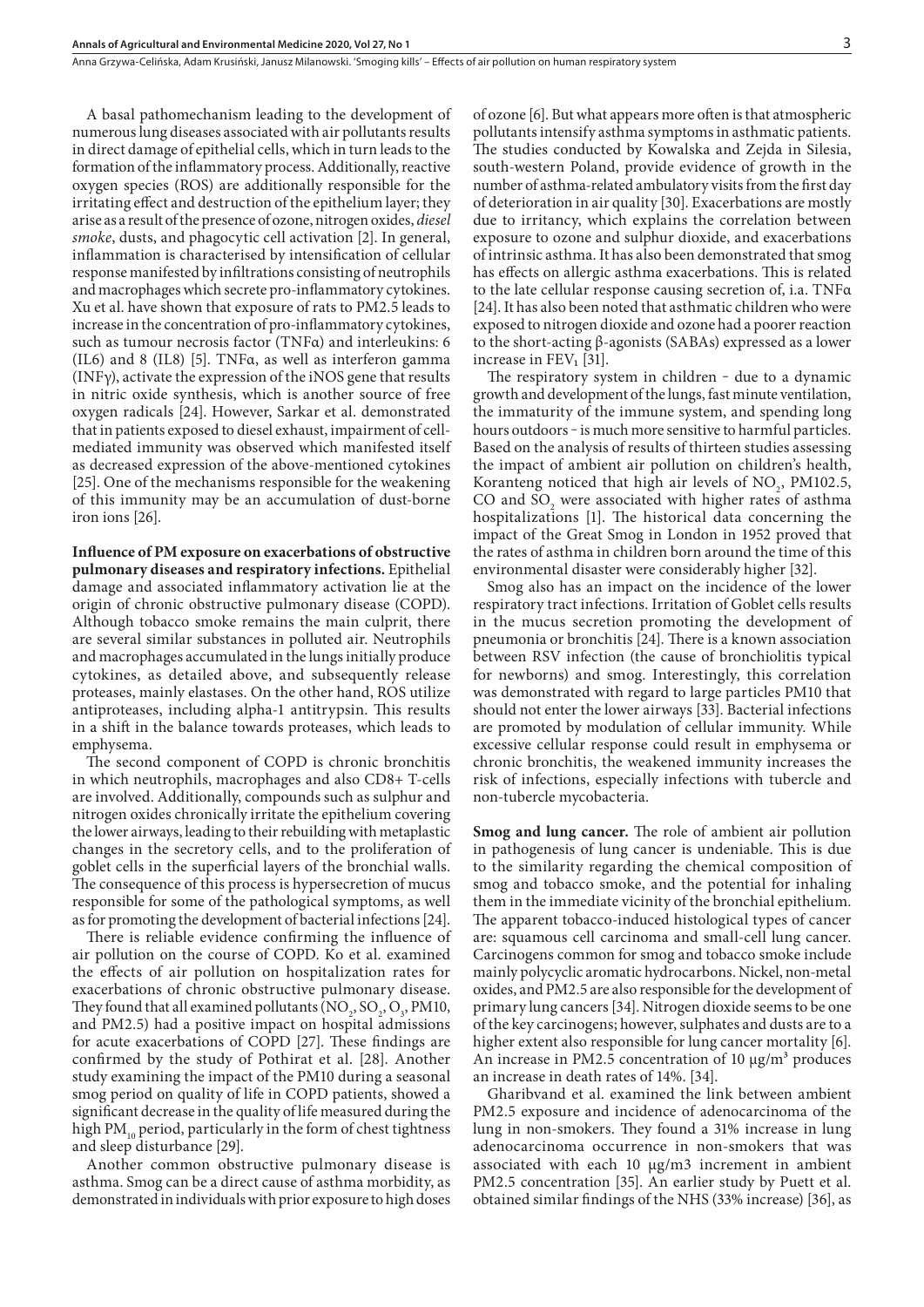well as the Netherlands Study of Hart et al. which showed 25% increase [37]. In comparison to studies mentioned above, the meta-analysis of data from 17 European cohorts (ESCAPE) has shown a much stronger (increase of 55%) influence of 5  $\mu$ g/m<sup>3</sup> increase in PM2.5 on lung cancer development [38].

A Canadian study also supports previous reports on the association between the increased risk of developing lung cancer and ambient PM2.5 air pollution. It also provides data showing strong associations between various subtypes of lung cancer and different compounds exposure: PM 2.5 - adenocarcinoma and small cell lung cancer,  $NQ_2$  adenocarcinoma, and ozone - squamous cell carcinoma [39].

Malignancies are also more often observed in individuals with other chronic respiratory disease that could be caused or modified by air pollution. The higher morbidity in patients with COPD is largely due to common ethological factors. Patients with a history of tuberculosis suffer from lung cancers twice as frequent, and this is usually a glandular type of lung cancer. Another risk factor is asthma in which the cancer risk in smokers increases up to 70% [34].

### **CONCLUSIONS**

The negative impact of air pollution on the respiratory system in undeniable. The airways are the first-line target for different particles suspended in the inspiratory air. Having discussed the connection between ambient air pollution and selected diseases of the respiratory tract, the authors are strongly convinced of the importance to consider this matter in all its forms. Above all, it should be considered from the aspect of both primary and secondary prophylaxis of pulmonary diseases.

### **REFERENCES**

- 1. Koranteng S, Vargas AR, Buka I. Ambient air pollution and children's health: A systematic review of Canadian epidemiological studies. Paediatr Child Health. 2007; 12(3): 225–33.
- 2. Krakowiak A. Wpływ zanieczyszczenia środowiska na zdrowie. [The influence of environmental pollution on human health] In: Antczak A. editor. Pulmonologia cz. II. Medical Tribune Polska, Warszawa; 2010. [polish]
- 3. Rozporządzenie Ministra Środowiska z dnia 13 września 2012 r. w sprawie dokonywania oceny poziomów substancji w powietrzu – załącznik nr 5. [Regulation of the Ministry of Environment of 13 September 2012 concerning evaluation of substances levels in the air – appendix nr 5]. [polish]
- 4. Marek K. Choroby zawodowe układu oddechowego wywołane przez pył. [Occupational diseases of the respiratory system caused by dust]. In: Antczak A. editor. Pulmonologia cz. II. Medical Tribune Polska, Warszawa; 2010. [polish]
- 5. [Xu M](https://www.ncbi.nlm.nih.gov/pubmed/?term=Xu M%5BAuthor%5D&cauthor=true&cauthor_uid=30419239), [Li F](https://www.ncbi.nlm.nih.gov/pubmed/?term=Li F%5BAuthor%5D&cauthor=true&cauthor_uid=30419239), [Wang M](https://www.ncbi.nlm.nih.gov/pubmed/?term=Wang M%5BAuthor%5D&cauthor=true&cauthor_uid=30419239), [Zhang H](https://www.ncbi.nlm.nih.gov/pubmed/?term=Zhang H%5BAuthor%5D&cauthor=true&cauthor_uid=30419239), [Xu L,](https://www.ncbi.nlm.nih.gov/pubmed/?term=Xu L%5BAuthor%5D&cauthor=true&cauthor_uid=30419239) [Adcock IM](https://www.ncbi.nlm.nih.gov/pubmed/?term=Adcock IM%5BAuthor%5D&cauthor=true&cauthor_uid=30419239) et al. Protective effects of VGX-1027 in PM<sub>2.5</sub>-induced airway inflammation and bronchial hyperresponsiveness. Eur J Pharmacol. 2019; 5; 842: 373–383.
- 6. Gładka A, Zatoński T. Wpływ zanieczyszczenia powietrza na choroby układu oddechowego. [The influence of air pollution on the respiratory system diseases]. Kosmos. 2016; 65; 4 (313): 573–582. [polish]
- 7. European Environment Agency. Emissions of air pollutants from transport. Fig. 1. https://www.eea.europa.eu/data-and-maps/indicators/ transport-emissions-of-air-pollutants-8/transport-emissions-of-airpollutants-6 (access: 2019.03.04).
- 8. [Pehnec G,](https://www.ncbi.nlm.nih.gov/pubmed/?term=Pehnec G%5BAuthor%5D&cauthor=true&cauthor_uid=30405070) [Jakovljević I.](https://www.ncbi.nlm.nih.gov/pubmed/?term=Jakovljevi� I%5BAuthor%5D&cauthor=true&cauthor_uid=30405070) Carcinogenic Potency of Airborne Polycyclic Aromatic Hydrocarbons in Relation to the Particle Fraction Size. [Int](https://www.ncbi.nlm.nih.gov/pubmed/30405070) [J Environ Res Public Health.](https://www.ncbi.nlm.nih.gov/pubmed/30405070) 2018; 7; 15(11).
- 9. European Environment Agency. Persistent organic pollutant emissions. Fig. 6. [https://www.eea.europa.eu/data-and-maps/indicators/eea32-](https://www.eea.europa.eu/data-and-maps/indicators/eea32-persistent-organic-pollutant-pop-emissions-1/assessment-9)

[persistent-organic-pollutant-pop-emissions-1/assessment-9](https://www.eea.europa.eu/data-and-maps/indicators/eea32-persistent-organic-pollutant-pop-emissions-1/assessment-9) (access: 2019.03.04).

- 10. Organisation for Economic Co-Operation and Development (OECD. Stat). Emissions of air pollutants. [https://stats.oecd.org/Index.](https://stats.oecd.org/Index.aspx?DataSetCode=AIR_EMISSIONS) [aspx?DataSetCode=AIR\\_EMISSIONS](https://stats.oecd.org/Index.aspx?DataSetCode=AIR_EMISSIONS) (access: 2019.03.04).
- 11. Rozporządzenie Ministra Środowiska z dnia 13 września 2012 r. w sprawie dokonywania oceny poziomów substancji w powietrzu – załącznik nr 4. [Regulation of the Ministry of Environment of 13 September 2012 concerning evaluation of substances levels in the air – appendix nr 4]. [polish]
- 12. Rozporządzenie Ministra Środowiska z dnia 14 sierpnia 2012 r. w sprawie krajowego celu redukcji narażenia. [Regulation of the Ministry of Environment of 14 August 2012 concerning the national target of exposure reduction]. [polish]
- 13. Rozporządzenie Ministra Gospodarki z dnia 4 stycznia 2007 r. w sprawie wymagań jakościowych dotyczących zawartości siarki dla olejów oraz rodzajów instalacji i warunków, w których będą stosowane ciężkie oleje opałowe. [Regulation of the Ministry of Economy of 4 January 2007 concerning quality requirements of the sulphur content for oils and the types of fittings in which a heavy fuel oils will be used]. [polish]
- 14. Rozporządzenie Ministra Infrastruktury z dnia 22 kwietnia 2004 r. w sprawie wymagań, jakie powinny spełniać statki powietrzne ze względu na ochronę środowiska. [Regulation of the Ministry of Infrastructure of 22 April 2004 on requirements for the aircraft concerning environmental protection] [polish].
- 15. Rozporządzenie Ministra Infrastruktury i Rozwoju z dnia 7 października 2015 r. w sprawie wymagań dotyczących zawartości siarki w paliwie żeglugowym, w tym sposobu jej oznaczania. [Regulation of the Ministry of Infrastructure of 7 October 2004 on sulphur content limits requirements in the marine fuels, including the way of its measurements] [polish].
- 16. Rozporządzenie Ministra Środowiska z dnia 11 września 2012 r. w sprawie programów ochrony powietrza oraz planów działań krótkoterminowych. [Regulation of the Minister of Environment of 11 September 2012. On air protection programs and short-term action plans] [polish].
- 17. Directive 2008/50/EC of the European Parliament and of the Council of 21 May 2008 on ambient air quality and cleaner air for Europe.
- 18. Directive 2009/28/EC of the European Parliament and of the Council of 23 April 2009 on the promotion of the use of energy from renewable sources and amending and subsequently repealing Directives 2001/77/ EC and 2003/30/EC – app I, part A.
- 19. Communication from the Commission to the Coucil and the European Parliament – Thematic Strategy on air pollution, Brussels, 21.09.2005 - chapter 2 "Assessment of the present situation".
- 20. Schraufnagel DE, Balmes JR, Cowl CT, De Matteis S, Jung SH, Mortimer KA. et al. Air Pollution and Noncommunicable Diseases: A Review by the Forum of International Respiratory Societies' Environmental Committee, Part 1: The Damaging Effects of Air Pollution. Chest. 2019; 155(2): 417–422.
- 21. Air quality in Europe 2015 report EEA Report –Luxembourg: Publications Office of the European Union, 2018.
- 22. Pope III CA, Burnett RT, Thun MJ, et al. Lung Cancer, Cardiopulmonary Mortality and Long-term Exposure to Fine Particulate Air Pollution. JAMA. 2002; 287(9): 1132–1141.
- 23. Gutkowski P, Konturek SJ. Dyfuzja. [Difusion] In: Konturek SJ editor. Konturek Fizjologia człowieka. [Human physiology] 2nd ed. Elsevier Urban & Partner, 2007; 423–424. [polish]
- 24. Maitra A, Kumar V. Płuca i górne drogi oddechowe [Lungs nad upper Airways] In: [Kumar V,](https://medbook.com.pl/autor/pokaz/id/5305/autor/vinay-kumar) [Cotran RS,](https://medbook.com.pl/autor/pokaz/id/9596/autor/abul-k-abbas) [Robbins](https://medbook.com.pl/autor/pokaz/id/22385/autor/jon-aster) SL. Robbins Patologia [Pathology]. Wydawnictwo Medyczne Urban & Partner, Wrocław; 2005: 519–580. [polish]
- 25. Sarkar S, Song Y, Sarkar S, Kipen HM, Laumbach RJ, Zhang J et al. Suppression of the NF-κB pathway by diesel exhaust particles impairs human antimycobacterial immunity. [J Immunol.](https://www.ncbi.nlm.nih.gov/pubmed/22345648) 2012; 15; 1 88(6): 2778–93.
- 26. [Ghio AJ.](https://www.ncbi.nlm.nih.gov/pubmed/?term=Ghio AJ%5BAuthor%5D&cauthor=true&cauthor_uid=24488331) Particle exposures and infections. Infection. 2014; 42(3): 459–67.
- 27. Ko FWS, Tam W, Wong TW, Chan DP, Tung AH, Lai CK et al. Temporal relationship between air pollutants and hospital admissions for chronic obstructive pulmonary disease in Hong Kong, Thorax 2007; 62: 780– 785.
- 28. Pothirat C, Tosukhowong A, Chaiwong W, Liwsrisakun C, Inchai J. Effects of seasonal smog on asthma and COPD exacerbations requiring emergency visits in Chiang Mai, Thailand. Asian Pac J Allergy Immunol. 2016; 34(4): 284–289.